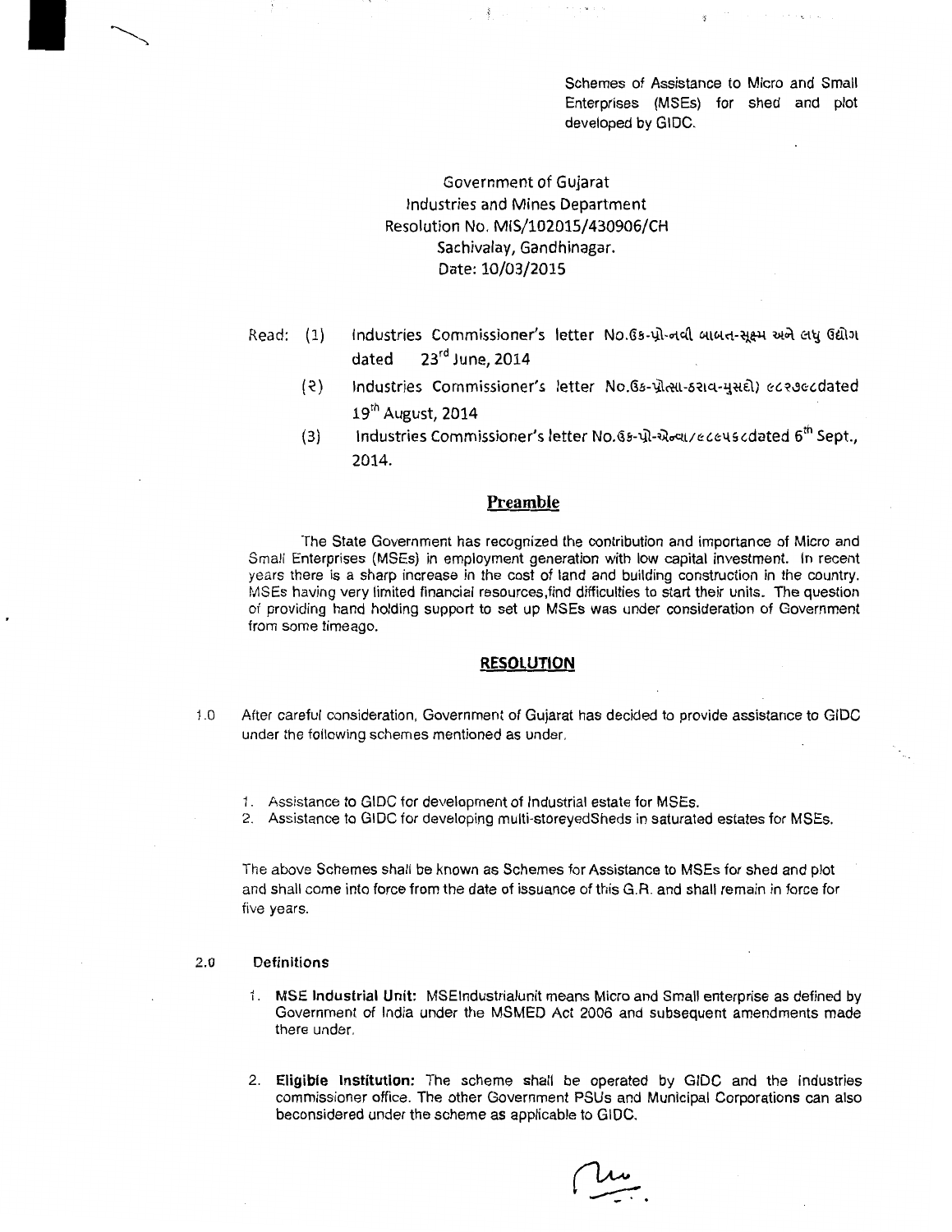#### 3. **Infrastructure facilities**

ś

Infrastructure facilities means bare minimum facilities required for MSEs and any other infrastructure facility as approved by State level Approval Committee (SLEC)

- 1. Asphalt Road / Cement Concrete Road.
- 2. Storm Water Drainage System.
- 3. Domestic Sewerage Collection and Disposal System.
- 4. Streetlights.
- 5. Open & Green Spaces.
- 6. Water & Power Supply & distribution network at door step of the plot

## **3.0 'Eligible Fixed Capital Investment**

The eligible fixed capital investment of the project will be decided on the basis of following criteria.

**Cost of Land:** The cost of land will be decided on the basis of prevailing policy of GIDC in unsaturated estates. In case of suitable available land insaturated estates, upset price as fixed by GIDC will be used for submission of development plan.

**Cost of Building:** The cost of building shall be fixed up by SLAC for the Industrial Building based on prevailingSOR of the Road and Building department.

**Other Infrastructure Facilities:** The cost of other infrastructure facilities will be as decided by SLEC, based on relevant available SOR if any or any other agency as approved by SLEC.

# 3.0 **Scheme- 1: A Scheme for Assistance to GIDC for the development** of MSEs Industrial **estate:-**

GIDC will identify potential area / locations in the state where MSEs can be set up. In case of Un saturated estates, GIDC will earmark specific area for MSEs. GIDC may purchase/acquirenew land for development of estates.

#### **3.1 Procedure**

GIDC will prepare a development plan for infrastructure facilities needed for the MSEs for the estate and work out the project cost. GIDC will submit detailed proposal to Industries Commissioner. Industries Commissioner will scrutinize the proposal and submit the proposal to the State Level Empowered Committee (SLEC). SLEC will sanction the proposal.

## 3.2 **Quantum of Assistance**

The assistance up to 50% of allotment price fixed by SLEC will be given directly to GIDC. GIDC will subsequently pass on such concession/assistance to MSEs.

#### **3.3 Conditions** :-

- 1. The plot size shall be approximately of 500 Sq.Mts. to 1000 Sq. Mts.
- 2. GIDC shall have to develop the estate within three years from the date *o:* sanction or procurement of land whichever is earlier. The SLEC may give approval for proposed estate and subsequently GIDCwill determine the price as per policy at the time of allotment. GIDC will be permitted periodic increasesin price after the completion of the estate subject to the approval of the SLEC.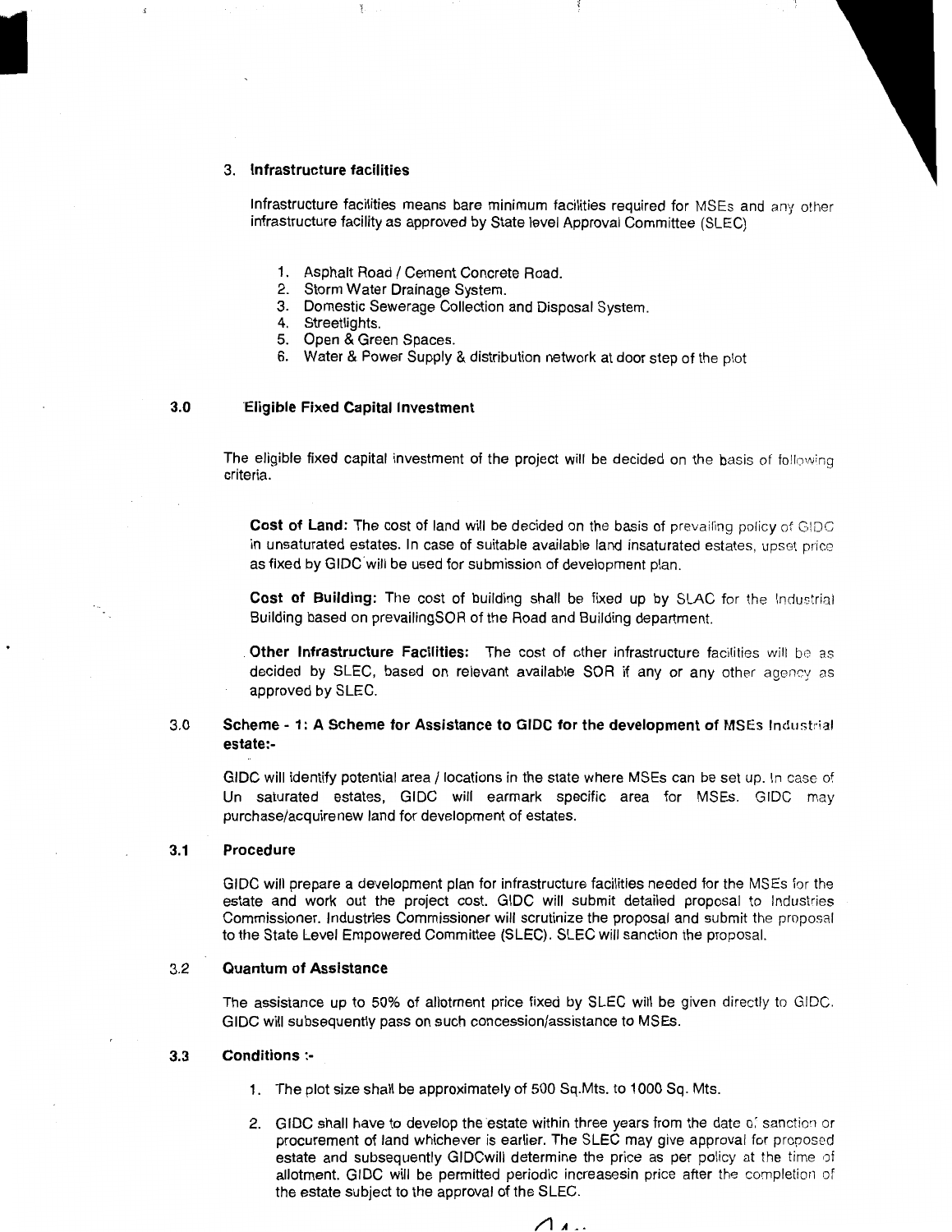3. The allotment of plot shall be made as per the procedure mentioned in para 4 of this Resolution.

## Scheme- 2: Assistance to GIDC for developing multi-Storeyed shed in saturated estates.

GIDC will identify suitable plots *tot* the construction of multi-storeyed sheds in the saturated estates. GIDC will submit the proposal *to* Industries Commissioner office. The Industries cornrnissioner office will scrutinize the application and submit it to SLEC for approval. GIDC will construct multi-storeyedstructure having shed size around 50 Sq.Mts (500 Sq. Fts.) with adequate infrastructure like electricity connection, water, drainage and sanitation, Lift for transport of materials and Man Power etc. After the completion of the building GIDC will allot the sheds as per the allotment procedure mentioned in para 4 of this resolution. GIDC will fix the price per Sq.Mts. or Sq.Fts by adding all the expenditure incurred for development of plot including infrastructure and overheads as per the prevailing policy of GIDC along with the re-fixation of upset price of land at the point of fixation of price. The assistance up to @ 50% for the development of project will be given directly to GIDC. GIDC will pass on such assistance on pro rata basis to MSEs.

## 4.0 Allotment procedure for plot and shed

- 1. The applications are invited for plot /shed from MSEs by advertisement published in newspaper and on web site of IC and GIDC.
- 2. The MSEs units will apply on line along with EM part 1, brief project report, mentioning family back ground, details of educational qualification and age of promoter/s etc.to the concerned District Industries Centre.
- 3. The first generation/women/local person/SC/ST/SEBC Candidates will be given priority in allotment.
- 4. DIC will scrutinize the application as per the guidelines issued by SLEC and priority list will be prepared.
- 5. DIG will send a priority list along with a copy of application to concerned regional Manager, GIDC.
- 6. The screening committee of GIDC will call the person for personal interview. The committee will finalize the allotment list and waiting list.
- 7. The applicant have to deposit the amount as per the rules and regulation framed by GIDC for normal allotment of land in GIDC. In case applicant fails to deposit the allotment amount in stipulated time period, a show cause notice will be issued to the allotted and after considering the representation suitable decision will be taken to operate the waiting list.
- 8. In case of multi-storeyed shed, if the MSE does not start commercial production within one year, after issuing notice, GIDC shall resume back such shed. In case of plot, if the MSE does not start commercial production within two years, after issuing notice, GIDC shall resume back such plot/Shed without any payment to the allotted. GIDC will transfer the same to other MSEs of the waiting list.
- 9. The MSEs shall have to continue its production for five years from the date of production. If unit fails to comply this condition, the GIDC shall take possession of plot/ Shed and transfer it to another MSEs. The Industrial unit shall be given their original amount after deducting the outstanding charges if any.

#### 5.0 State Level Empowered Committee (SLEC):

A State Level Empowered Committee (SLEC) consisting of following members is constituted for approval of assistance under the scheme.

| Hon, ble Minister                           |                     | Chairman                |
|---------------------------------------------|---------------------|-------------------------|
| ACS/ Principal Secretary (Industries)       |                     | Member                  |
| ACS/ Principal Secretary (Finance)          |                     | Member                  |
| ACS/ Principal Secretary (Revenue)          | ٠                   | Member                  |
| <b>Principal Secretary</b><br>(R&B)         | ٠<br>$\blacksquare$ | Member                  |
| V.C. & M.D., GIDC                           | $\cdot$             | Member                  |
| President Laghu Udyog / Laghu Udyog Bharati |                     | Member                  |
| Industries Commissioner                     | ٠                   | Member                  |
| Additional IC                               | ۰                   | Member                  |
| Joint IC/Deputy IC                          | ٠                   | <b>Member Secretary</b> |
|                                             |                     |                         |